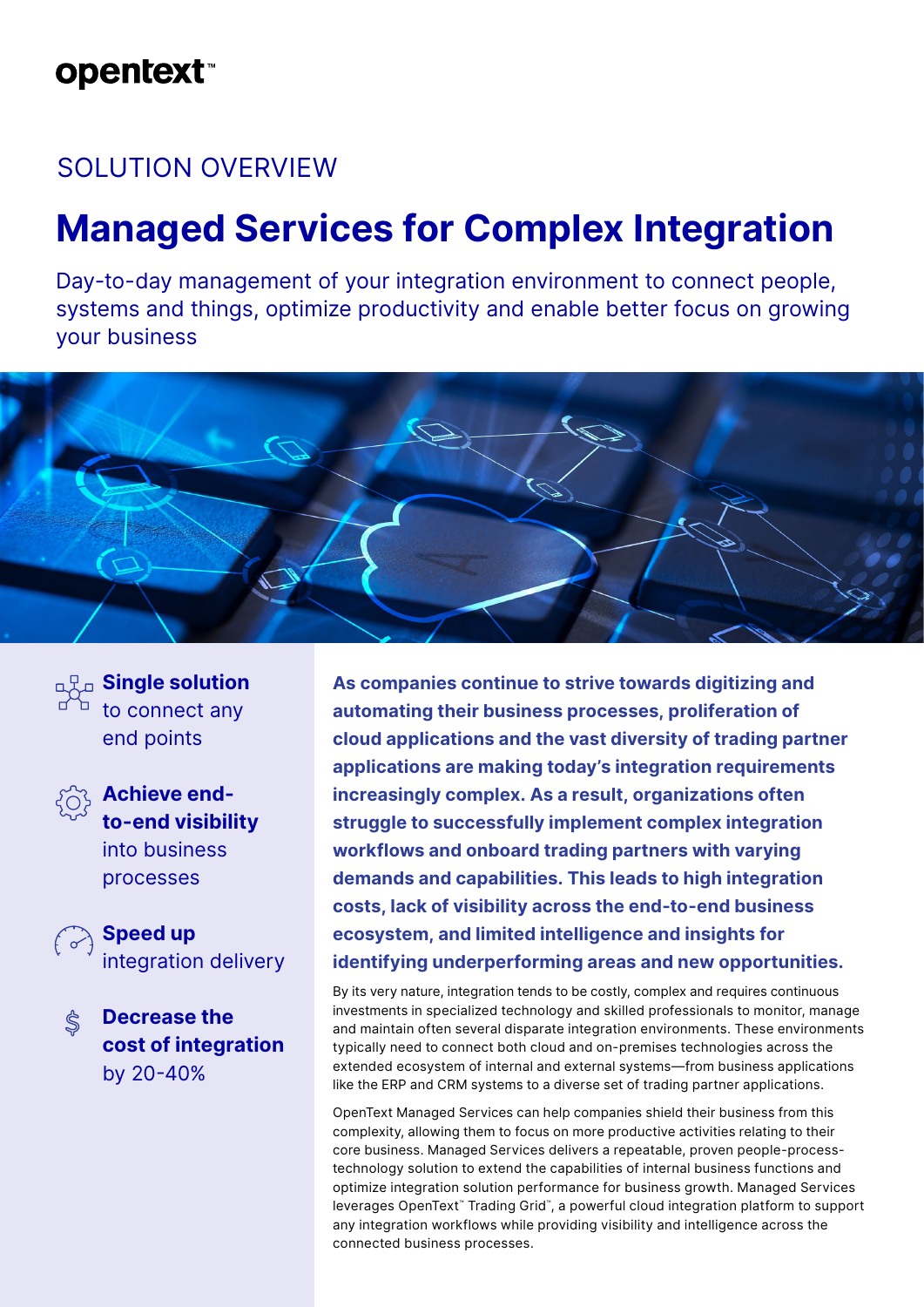## **Connect once—Reach anything**

OpenText packages all required integration capabilities into single solution that augments the customer's operations team for day-to-day systems management, enterprise integration, partner onboarding and integration monitoring. This enables organizations to leverage the four key differentiators that OpenText provides for managing the growing complexity of today's enterprise integration landscape:

- **Single unified platform**—Supports complex integration needs and business demands with a single solution to improve visibility, governance and efficiency
- **Power of the network**—Leverages pre-built cloud community to extend reach to any partner and any region to accelerate time to value
- **Technology-enabled managed service**—Reduces the cost of integration by leveraging OpenText expertise on-demand while empowering users with selfservice technology
- **Enabling the API economy**—Manages growing integration complexity and demands for speed, while embracing old and new forms of integration

## **Single unified platform**

### **Connect any integration end points**

Built on the unified Trading Grid cloud platform that supports a vast variety of integration patterns, data formats, communication protocols and data standards, Managed Services is able to connect any integration end points no matter where they reside. This includes any applications or data hosted in any SaaS, PaaS, IaaS or on-premises environments, whether managed internally or by trading partners or third-party data providers.

### **Increase process automation and improve data quality**

Not only can Managed Services connect any integration endpoints on Trading Grid, the platform also allows organizations to configure business rules and data validations to improve data quality, increase the level of process automation and reduce the amount of errors and process exceptions. With automated processing of data only the exceptions need to be managed, enabling businesses to focus on high priority needs instead of spending time on routine tasks. This improves the speed and quality of internal business processes and facilitates better collaboration with trading partners.

#### **Manage risk with predictive analytics**

With Trading Grid Analytics, Managed Services includes powerful analytics features for insights into both operational and business metrics, such as supplier performance. Trading Grid Analytics also provides business users with historic trends, current performance and predictive metrics to identify risk, such as a supplier's likelihood to ship on time, all without engaging IT to create reports. Data blending capabilities allow data to be pulled from other applications, such as transport management systems and B2B networks, then ingested into Trading Grid Analytics for a more holistic view of business operations.

#### **Leverage the power of artificial intelligence**

In addition to providing extensive operational visibility and business metrics, OpenText Managed Services can augment business decision making with a powerful open source-based artificial intelligence and machine learning platform, OpenText<sup>™</sup> Magellan™, to realize the value of data flowing across their business applications and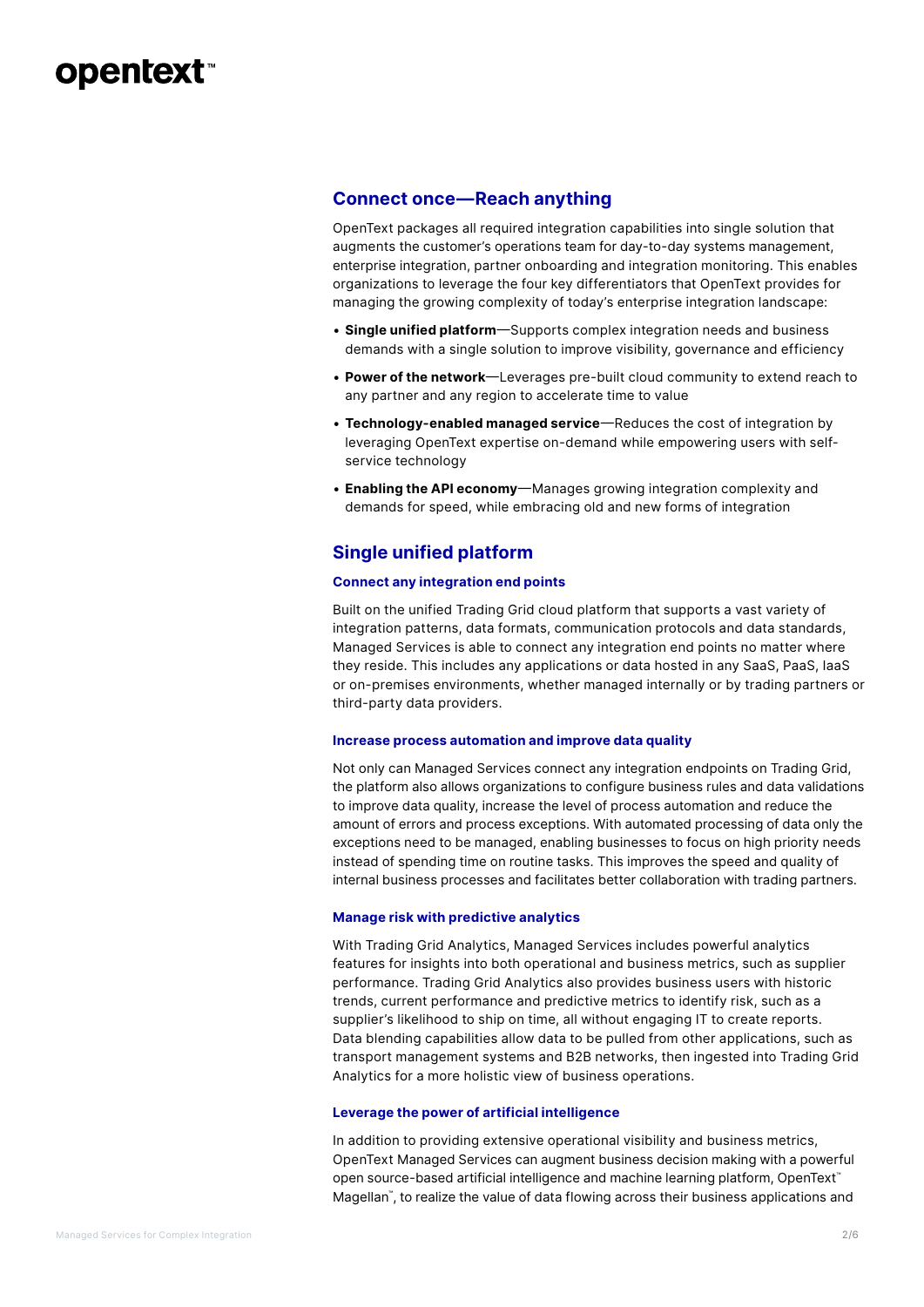*"With Managed Services, we will increase global visibility across our base of B2B transactions with considerably improved monitoring capabilities. The global footprint of OpenText is very important to us, as we need to ultimately be able to connect to a customer anywhere in the world."*

Arcelor Mittal

support better decision-making and task automation. Magellan goes beyond normal reporting by predicting what will happen across the business process, identifying risk and recognizing opportunities to help drive business growth.

### **Ensure integration reliability, security**

Trading Grid cloud platform is backed by more than \$80 million investment each year to ensure it is reliable, secure, highly-available and complies with regional requirements such as European data sovereignty and the GDPR. It provides several encryption options, including SSL, S/MIME, HTTPS, IPsec, GPG (open source PGP), SFTP, FTP/s and RNIF, as well as user authentication, non-repudiation, physical security, data encryption while at rest in the data center and ongoing security audits. OpenText receives quarterly certification of compliance with AICPA's Statement on Standards for Attestation Engagements (SSAE) No. 16 Type II. OpenText is also a SWIFT Service Bureau and can provide a PCI-certified environment for customers that need this certification. OpenText also complies with ISO 27001 for cloud-based information security management, which covers all aspects of information security management, from infrastructure through to how personnel handle information moving through the platform.

## **Power of the network**

### **World's largest trading community**

OpenText Trading Grid is the cloud platform behind the world's largest B2B trading community. OpenText enables companies to leverage a pre-built network of over 1.2 million trading partners. Trading Grid connects to companies in the automotive, high-tech, retail, CPG, manufacturing, pharmaceutical and energy sectors (to name but a few) and any new company connecting to the network is able to leverage years of integration experience of working across these industry sectors.

### **Utilize a common Global Partner Directory**

OpenText Trading Grid features a centralized Global Partner Directory. Search and self-service connect to partners already connected to Trading Grid that align with a company's procurement strategy. This allows companies to accelerate new trading partner selection and onboarding. The directory allows users to search for new trading partners by way of numerous filters, for example by industry, product specialization or even ethical attributes such as whether a new trading partner has a conflict free or sustainable sourcing policy.

### **Leverage the network impact for speed and agility**

To obtain speed and agility in today's competitive market, organizations need to connect to new systems and trading partners as quickly as possible. With OpenText Managed Services, customers are able to speed up integration delivery and improve cost efficiency by leveraging the global trading partner network and constantly growing application connector library of the Trading Grid cloud platform.

### **Extensive application connector library**

Trading Grid provides an extensive and constantly growing library of application connectors and accelerators that offer ready-made templates for connecting various cloud application and platform APIs, which speed up integration development and improve efficiency. OpenText also actively maintains, updates and adds connectors to the library as API versions change or new applications enter the marketplace.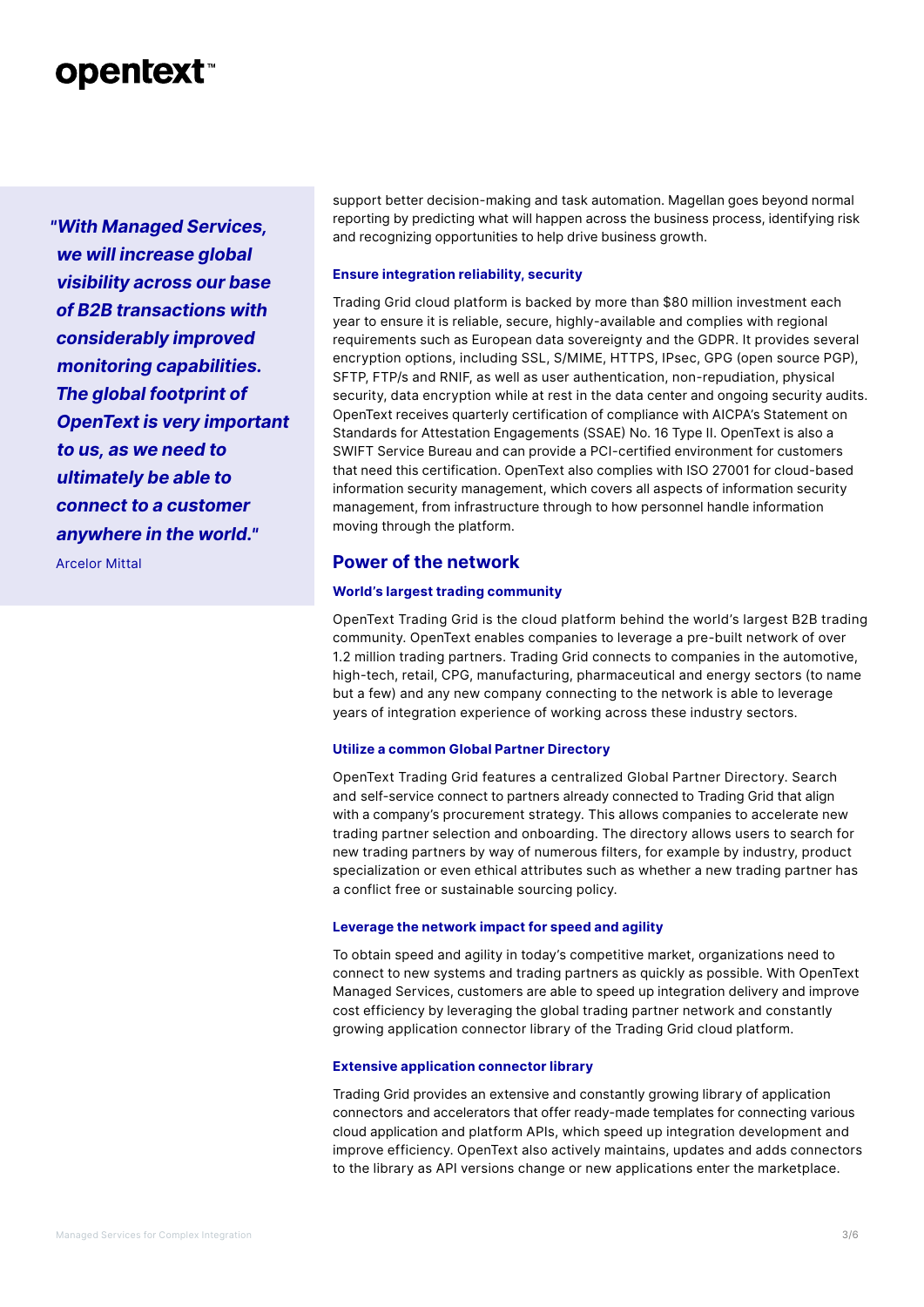*"Managed Services is a great fit because we can stay focused on core business and also meet our goals for digital transformation. We have also increased our efficiency and helped drive down costs."*

Solenis

## **Technology-enabled managed service**

## **Leverage specialist integration skills on-demand**

Whereas some of the easier integration tasks can be managed by general IT experts or even business users, efficiently handling complex integration use cases requires a variety of specialist skills from understanding data structures and designing solution architectures to configuring data transformations and test cases. Managed Services provide the right people for each specialized job on-demand, as well as the processes and best practices required for optimal collaboration between each role.

#### **Empower users with self-service**

OpenText Managed Services are complemented with extensive self-service capabilities. These are offered through a number of Trading Grid applications where customer users can view and interact with their data and perform business tasks, such as viewing real time integration workflow status and analytics dashboards, manage product information, orders and invoices, complete trading partner setup, and enable partners to manage their contact information.

#### **Simplify support requests**

OpenText Community Projects provides a central dashboard with one click access to task lists, recent requests and frequently used functions. The portal features integrated process management capabilities which help to automate support workflows for end to end and task level management. The portal is designed to streamline support requests and manage through their end to end lifecycle.

#### **Collaborate peer-to-peer**

Trading Grid allows companies to move beyond traditional hub-and-spoke-based information sharing. In addition to robust system-to-system integration capabilities, Trading Grid includes a secure, cloud-based file sharing application which enables peer-to-peer/spoke-to-spoke collaboration among business users. This complements standardized business processes with flexibility for serving ad-hoc user requirements, and also ensures that even the smallest trading partners can exchange electronic business documents, thus helping the organization to achieve 100% digitized business processes.

### **Expand process collaboration to new users, use-cases**

The collaboration features of Trading Grid are further extended with OpenText's Identity & Access Management (IAM) platform. Customers can assign individual users a digital identity and unique information access rights to back-end systems, enabling new collaboration opportunities that extend beyond information exchange to direct information access. IAM helps companies secure and streamline information sharing with external stakeholders.

## **Enabling the API economy**

### **Create business value with APIs**

APIs enable exposing data and services in a controlled way so that authorized internal and external users can access these and create business value in innovative ways. Whether it's integrating data from an external API, creating APIs on top of legacy systems to enable real-time access or complementing B2B collaboration with partner APIs, OpenText Trading Grid enables you to benefit from and contribute to the API economy.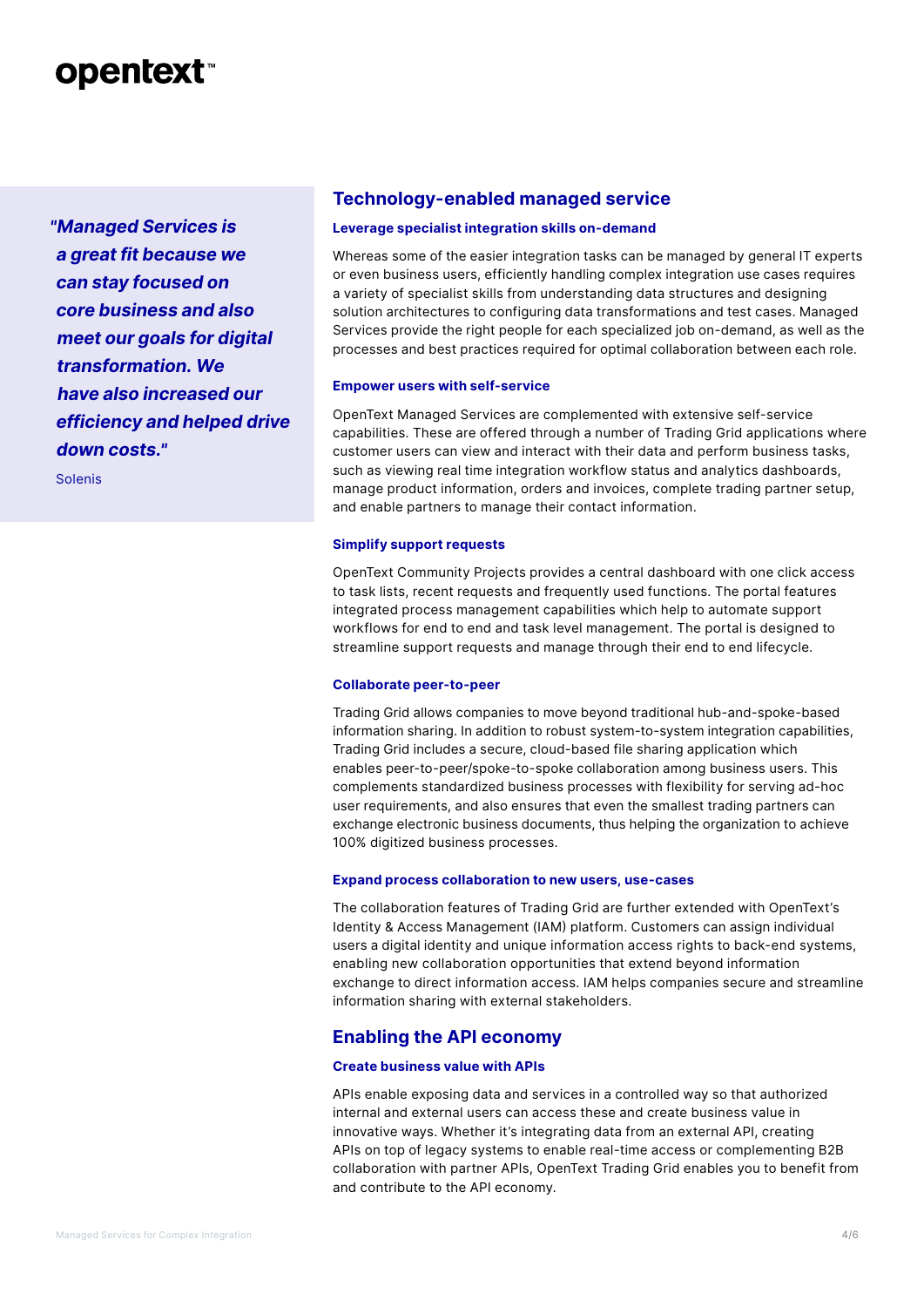*"The integration support costs have been cut by 24 percent since moving to OpenText. We used to have a huge B2B team, but we were able to reduce the number of resources that were focused on B2B. Most of our B2B support is now handled by OpenText, which was a huge cost savings for us."*

Matson

#### **Build managed APIs to enable modern integration use cases**

Trading Grid provides API management capabilities to enable better control over API usage and enable legacy system connectivity using modern integration patterns. OpenText Managed Services develops, monitors and maintains these APIs on top of Trading Grid to enable the desired functionality, offering full API lifecycle management.

### **Access data and services via Trading Grid APIs**

In addition to enabling API management capabilities for enabling and improving developer access to the various enterprise applications and systems, Trading Grid also provides an API library and developer portal that exposes the data and services hosted on Trading Grid to be accessed via the various Trading Grid APIs. This also allows developers and other IT users to further configure the platform to provide greater flexibility and responsiveness.

## **Additional cloud service modules:**

- OpenText**™** Active Orders supports traditional order management and provides full visibility into supply chain transactions for both digital and non-digital suppliers.
- OpenText**™** Active Invoices with Compliance provides capabilities for automating invoicing and compliance in more than 45 countries and offers data validation, digital signatures, archiving and electronic invoice delivery.
- OpenText**™** Active Intelligence monitors B2B transactions in real time to ensure they are accurate and comply with a company's business rules.